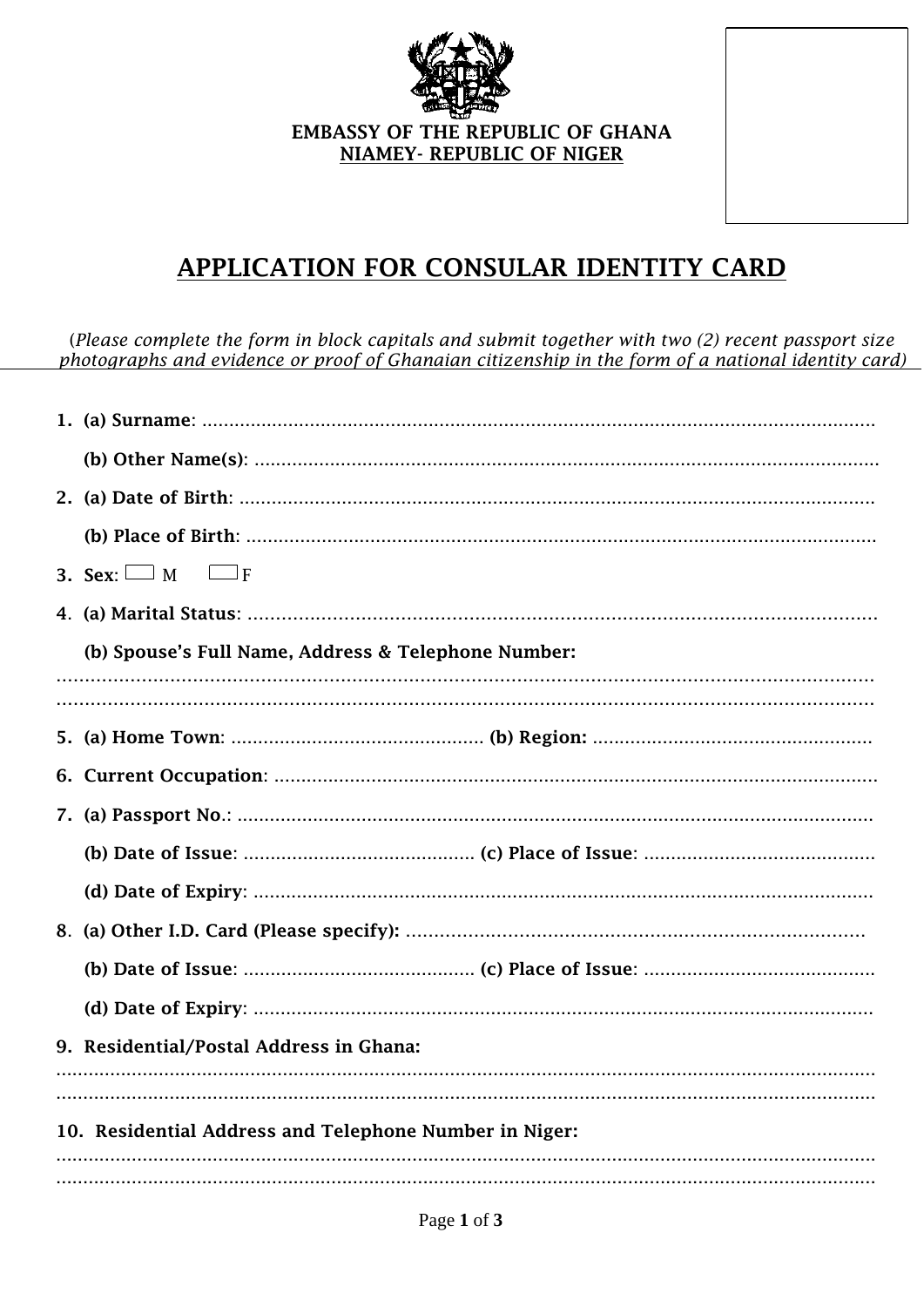11. (a) Date of First Arrival in Niger: .................................................................................... (b) Port/Point of Entry: ...................................................................................................... 12. Father's Full Name, Address & Telephone Number (Please indicate if deceased): ........................................................................................................................................................ ........................................................................................................................................................ 13. Mother's Full Name, Address & Telephone Number (Please indicate if deceased): ........................................................................................................................................................ ........................................................................................................................................................

14. Full Names, Addresses and Telephone Numbers of two (2) References/Contact Persons in Ghana who can be contacted in case of emergency:

i. ……………………………………………………………………………………………………………………… ……………………………………………………………………………………………………………………… ……………………………………………………………………………………………………………………… ii. ……………………………………………………………………………………………………………………… ……………………………………………………………………………………………………………………… ………………………………………………………………………………………………………………………

15. Full Name, Address and Telephone Number of one (1) Ghanaian Reference/Contact Person resident in Niger:

……………………………………………………………………………………………………………………………… ……………………………………………………………………………………………………………………………… ………………………………………………………………………………………………………………………………

16. Witness (MUST be endorsed by an Executive Member of the Leadership of the Ghanaian Community in Niger):

| 17. Declaration by Applicant: |
|-------------------------------|

 (a) I, …………………………………………………………………………….hereby declare that the information provided by me in this form is accurate.

(b) Applicant's Signature: ………………………… (c) Date of Application: ………………………